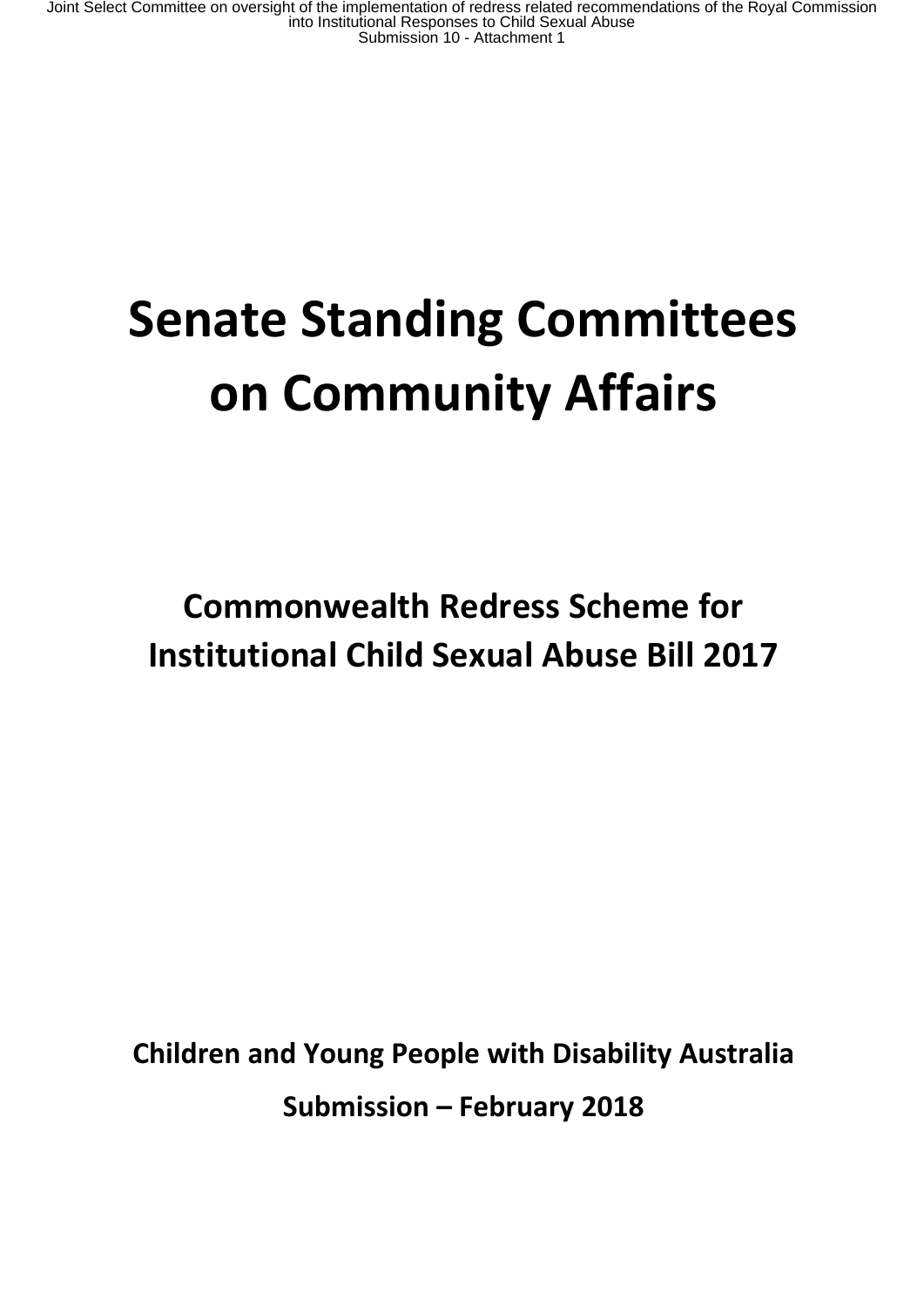# **CHILDREN AND YOUNG PEOPLE WITH DISABIILITY AUSTRALIA**

Children and Young People with Disability Australia (CYDA) is the national representative organisation for children and young people with disability, aged 0 to 25 years. The organisation is primarily funded through the Department of Social Services and is a not for profit organisation. CYDA has a national membership of 5500.

CYDA provides a link between the direct experiences of children and young people with disability to federal government and other key stakeholders. This link is essential for the creation of a true understanding of the experiences and challenges faced by children and young people with disability.

CYDA's vision is that children and young people with disability living in Australia are afforded every opportunity to thrive, achieve their potential, and that their rights and interests as individuals, and as members of a family and of their community, are met.

CYDA's purpose is to advocate systemically at the national level for the rights and interests of all children and young people with disability living in Australia and it undertakes the following to achieve its purpose:

- **Listen and respond** to the voices and experiences of children and young people with disability;
- **Advocate** for children and young people with disability for equal opportunities, participation and inclusion in the Australian community;
- **Educate** national public policy makers and the broader community about the experiences of children and young people with disability;
- **Inform** children and young people with disability, their families and care givers about their citizenship rights and entitlements; and
- **Celebrate** the successes and achievements of children and young people with disability.

CYDA has received project funding by the Department of Social Services to provide information, support and systemic advocacy to and for children and young people with disability regarding the Royal Commission into Institutional Responses to Child Sexual Abuse (the Royal Commission).

# **GENERAL COMMENTS**

The Commonwealth Redress Scheme for Institutional Child Sexual Abuse Bill 2017 (the Bill) establishes a Commonwealth Redress Scheme for Survivor of Institutional Child Sexual Abuse (the Scheme). The proposed Scheme will provide three elements of redress to eligible survivors of institutional child sexual abuse: a monetary payment of up to \$150,000; access to counselling and psychological services; and the Scheme will facilitate a personal response from responsible institutions at the request of the survivor.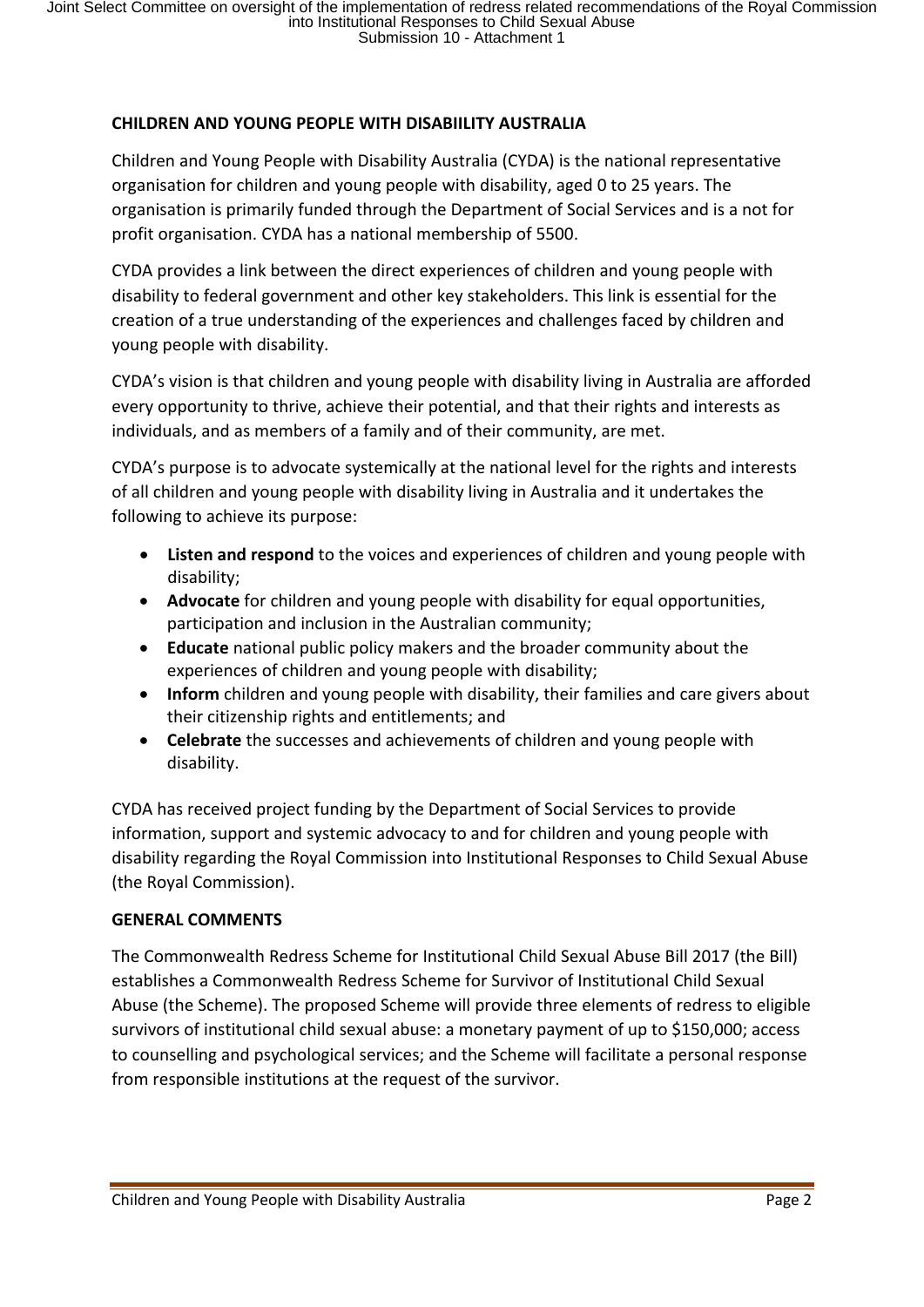The Royal Commission into Institutional Responses to Child Sexual Abuse included careful consideration of the need, and ultimately a formal recommendation, that a single national redress scheme be established<sup>1</sup>. It was acknowledged that the establishment and implementation of a national scheme would require significant and time-consuming national negotiations<sup>2</sup> *.* A key reason for establishing a national redress scheme being to have a clear and consistent pathway for eligible survivors, regardless of where you live in Australia.

To date, many jurisdictions have articulated a range of concerns with the proposed national redress scheme, with a dominant concern being the role of states as "funders of last resort"<sup>3</sup>. This refers to situations where an institution in which abuse occurred no longer exists, meaning the state will likely have to pay the compensation to survivors<sup>4</sup>.

Therefore, it is unclear at this point which jurisdictions will in fact opt in to the proposed national redress scheme. The implication of this is that redress schemes will continue to vary between jurisdictions, so that survivors will either need to access existing state or territory redress schemes or possibly miss out. The continued existence of various schemes and opportunities for accessing redress does not align with the concept of a national redress scheme.

Children and Young People with Disability Australia (CYDA) strongly supports the establishment of a national redress scheme, and welcomes the opportunity to provide feedback on the Bill.

#### **SPECIFIC FEEDBACK**

# **Accessibility**

CYDA stresses that it is critical to ensure that all elements of the Scheme are accessible to people with disability. This includes specific supports to access information and support regarding the Scheme and during the application and response stages. This issue is detailed at length in the submission by People with Disability Australia<sup>5</sup> (PWDA). CYDA endorses the comments and recommendations by PWDA regarding the essential need to ensure accessibility of the Scheme for people with disability.

Children and Young People with Disability Australia **Page 3** and Page 3

<sup>1</sup> Royal Commission into Institutional Responses to Child Sexual Abuse 2015, *Redress and Civil Litigation Report*, Commonwealth of Australia, Sydney, p. 67.

<sup>2</sup> Royal Commission into Institutional Responses to Child Sexual Abuse 2015, *Redress and Civil Litigation Report*, Commonwealth of Australia, Sydney, p. 26

<sup>&</sup>lt;sup>3</sup> S Donovan 2017, A national compensation scheme for abuse victims was meant to be up and running by now. *Why isn't it?*, ABC News, viewed 31 January 2018, http://www.abc.net.au/news/2017-12-15/states-reluctantto-sign-up-to-national-redress-scheme/9259032

<sup>4</sup> The Parliament of the Commonwealth of Australia 2017, *Commonwealth Redress Scheme for Institutional Child Sexual Abuse Bill 2017*, Commonwealth of Australia, p. 50

<sup>5</sup> People with Disability Australia 2018, *Commonwealth Redress Scheme for Institutional Child Sexual Abuse Bill 2017 and related bill Submission 16*, Parliament of Australia, viewed 31 January 2018,

https://www.aph.gov.au/Parliamentary Business/Committees/Senate/Community Affairs/AbuseRedressSche me/Submissions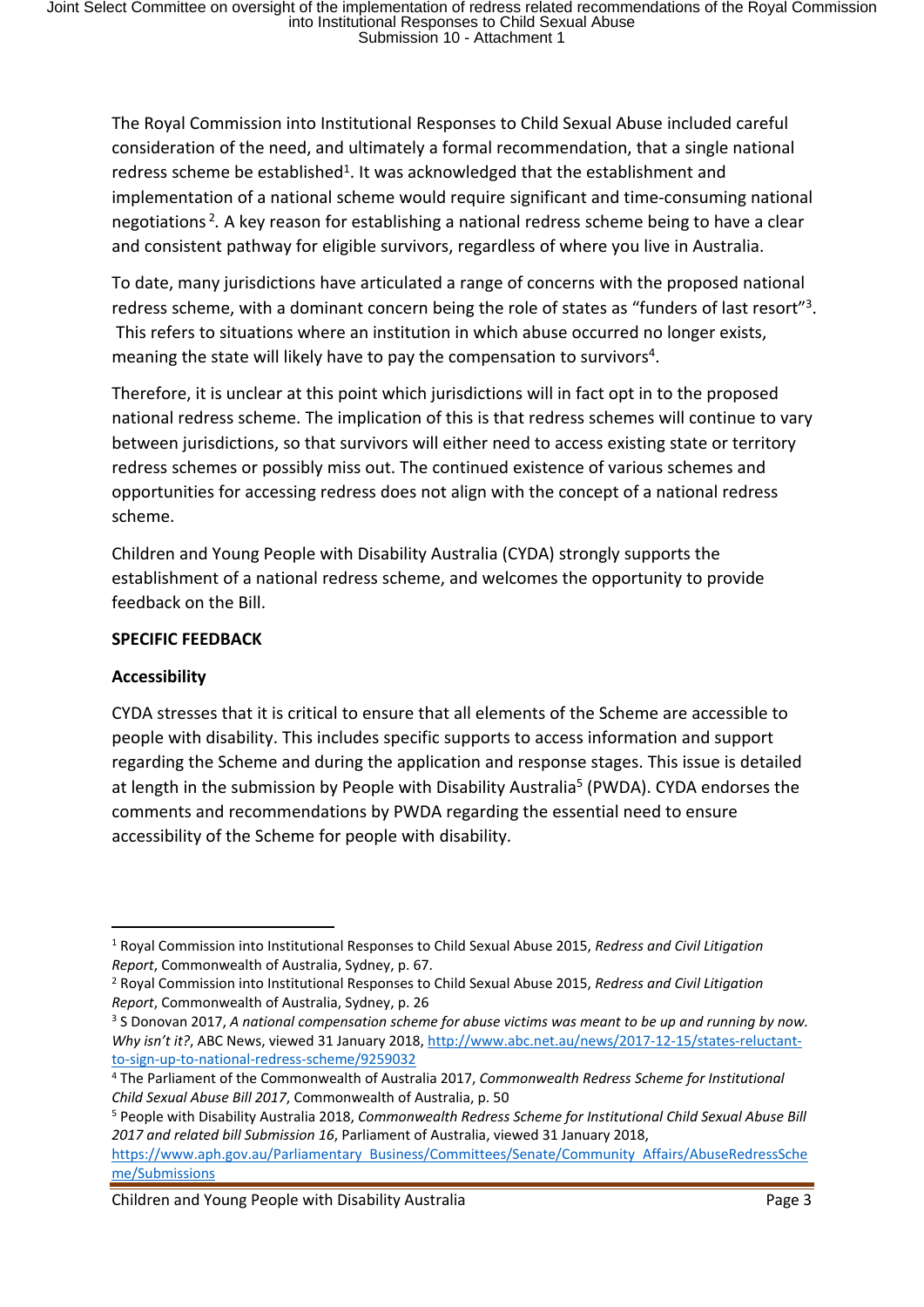# Recommendation

1. A comprehensive review of all aspects of an established National Redress Scheme is undertaken to ensure it is accessible to people with disability. This review needs to be done with direct input from people with disability.

# **Determination to Approve**

CYDA is of the view that Part 2-4 Division 1 Section 28, regarding the determination of the Operator to approve, or not approve, an application, is too open ended and should provide an indicative time frame. It states that the Operator must make a determination "as soon as practicable" (p. 24). This contrasts with the Royal Commission's recommendation that *"*the scheme's processes and time frames should be as transparent as possible"<sup>6</sup>.

The vagueness of this section is also not in accordance with many other parts of the Bill which impose definitive time frames on specific parts of the process. For example, Part 2-5 Division 2 Section 38(1) of the Bill, which regards the acceptance period for offers of redress, specifies a time frame of "at least 90 days, starting on the date of the offer" (p. 34).

CYDA believes that the lack of a timeframe will increase the likely stress associated with applying for redress. CYDA recognises that the setting of a definitive time for a determination of an application for redress could be problematic, particularly in circumstances where information is being sought to assist the processing of a claim. However, it is still seen as important that there are clear expectations stipulated around "usual" times taken and that applicants have assurances that they will receive regular communication regarding determination of applications.

# Recommendation

- 2. An indicative timeframe for determination of an application for redress is specified.
- 3. If the Operator is unable to meet this time frame, they must correspond with the applicant within a defined time, detailing why the timeframe has not been met and when they can expect the Operator's determination to be made.

# **Application for the Redress Scheme**

CYDA notes Part 2-4 Division 2 Section 30, which states that "a person may only make one application for redress under the scheme" (p. 26). It is thought that there may be circumstances in which this condition would unnecessarily restrict a person from accessing redress. For example, if a person makes an application that is not approved, after which substantial new evidence comes to light, they would not be able to make a second application despite this new evidence. Further, the restrictive nature of this section of the

<sup>6</sup> Royal Commission into Institutional Responses to Child Sexual Abuse 2015, *Redress and Civil Litigation Report*, Commonwealth of Australia, Sydney, p.73

Children and Young People with Disability Australia **Page 4** and Page 4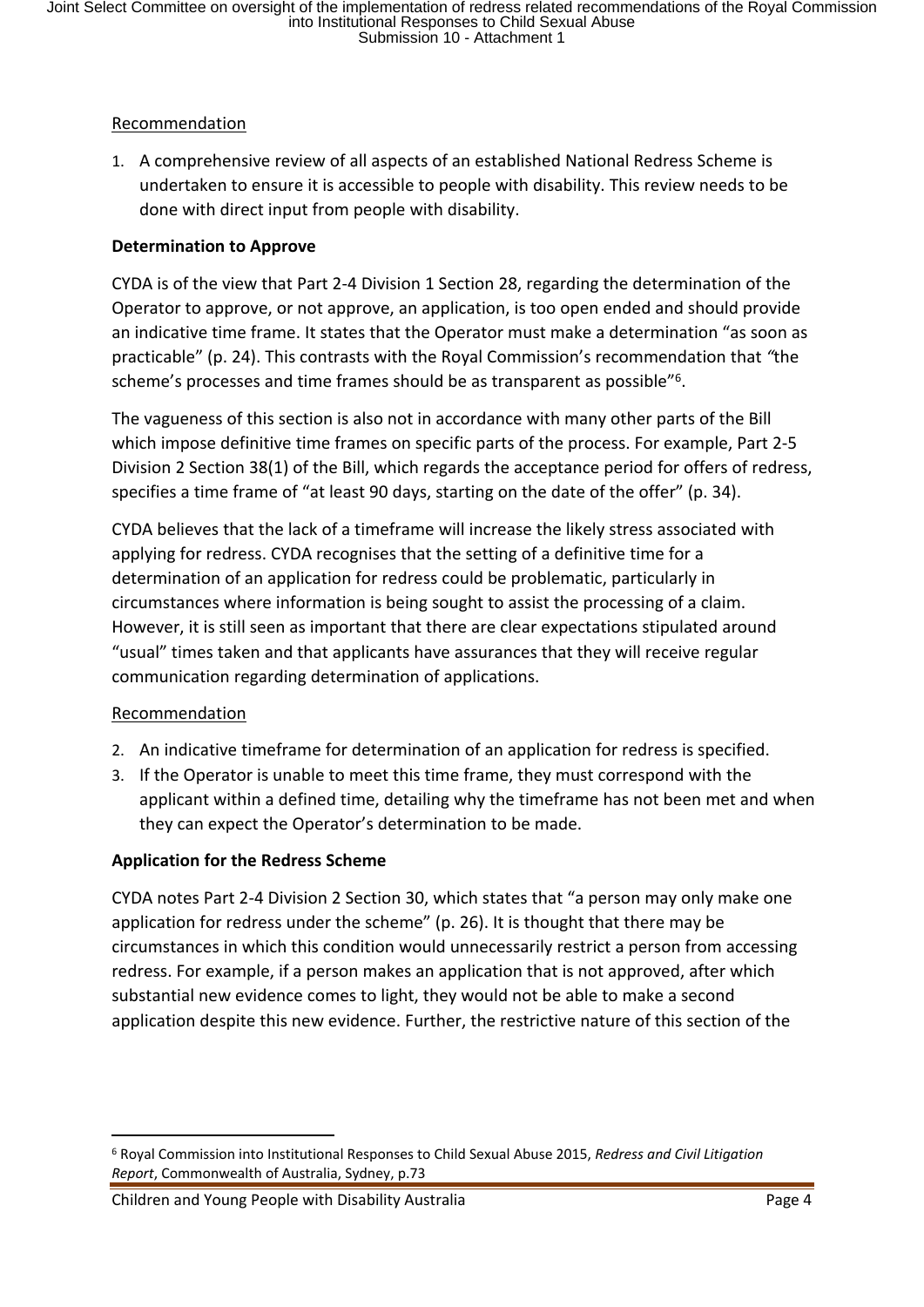Bill contrasts with the Royal Commission's recommendation that "there should be a 'no wrong door' approach for survivors in gaining access to redress"<sup>7</sup> *.*

#### Recommendation

4. The Bill is amended to allow for more than one application to be made by individuals in specific circumstances.

#### **Maximum Monetary Payment**

CYDA notes the disparity between the maximum monetary payment stated in the Bill and that recommended by the Royal Commission. The Royal Commission recommends that "a maximum payment of \$200,000 for the most severe cases"<sup>8</sup> is appropriate. This contrasts with Part 2-4 Division 3 Section 33(2) of the Bill, which states that "the maximum amount must not be more than \$150,000" (p. 28).

#### Recommendation

5. The maximum monetary payment is amended in accordance with the recommendation of the Royal Commission to \$200 000 unless clear and fair justification can be made for the reduced amount.

#### **Access to Legal Services**

CYDA notes Part 2-5 Division 2 Section  $37(1)(g)$  of the Bill, which relates to offers of redress. It is stated that if a person's application for redress has been approved, the Operator must provide "information about the opportunity for the person to access legal services under the scheme for the purposes of obtaining legal advice about whether to accept the offer" (p. 33). It is unclear whether it is free to access these legal services or if there is an associated cost.

#### Recommendation

6. This section is amended to clearly indicate whether access to legal services under the scheme is free or has an associated cost.

# **Internal Review of Determination**

CYDA also holds concerns regarding Part 4-3 Division 2 Section 88(3), which states: "When reviewing the original determination, the person may only have regard to the information and documents that were available to the person who made the original determination" (p. 68). Similar to our concerns relating to Section 30, addressed above, CYDA believes that there are circumstances in which this may unjustly restrict a person's access to the Scheme.

<sup>7</sup> Royal Commission into Institutional Responses to Child Sexual Abuse 2015, *Redress and Civil Litigation Report*, Commonwealth of Australia, Sydney, p. 61

<sup>8</sup> Royal Commission into Institutional Responses to Child Sexual Abuse 2015, *Redress and Civil Litigation Report*, Commonwealth of Australia, Sydney, p. 66

Children and Young People with Disability Australia **Page 5** and 2011 12:30 and 2012 12:30 Page 5